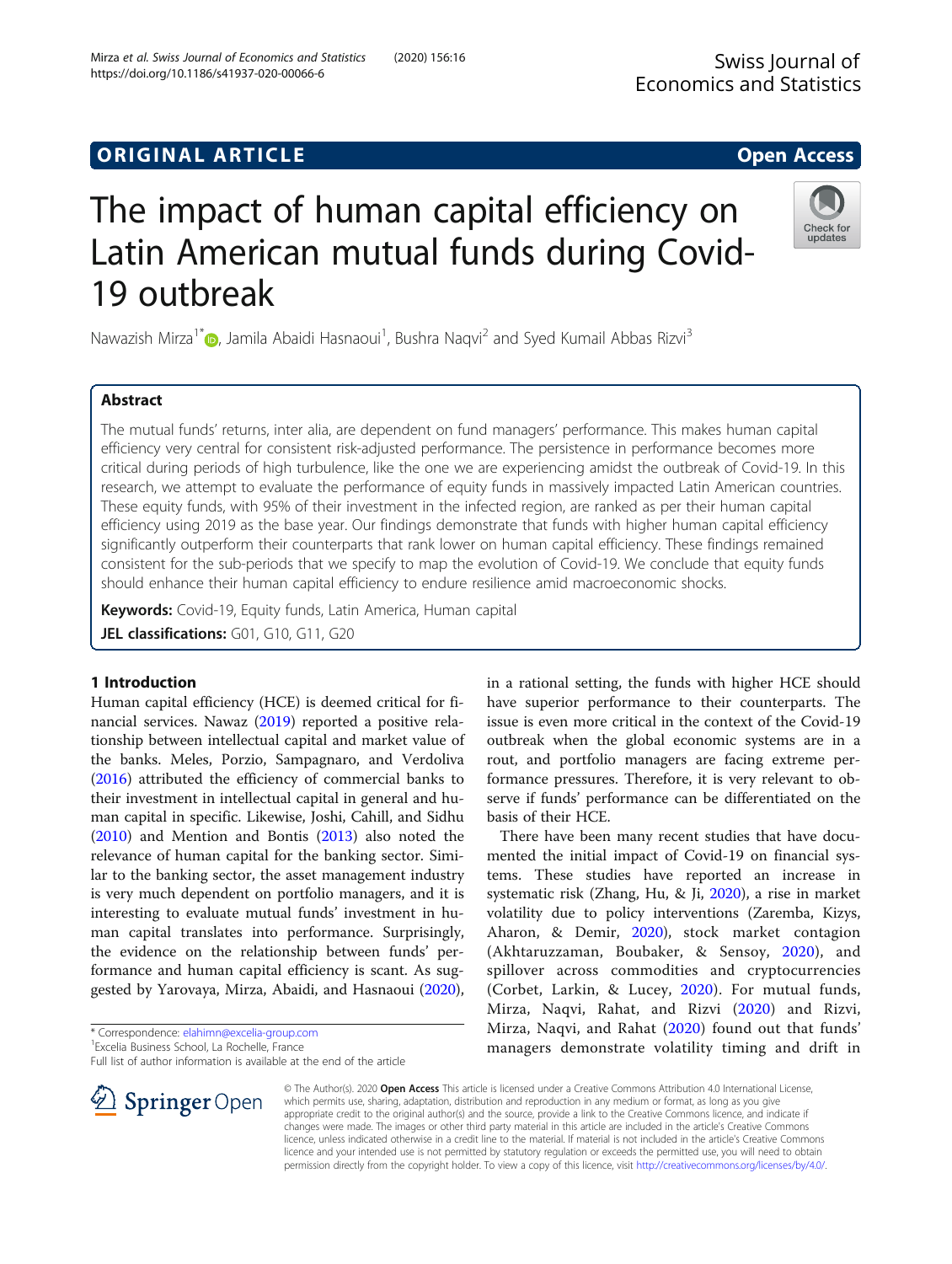investment styles as an attempt to subside the impact of Covid-19. This evidences also reported positive performance for a selected category of mutual funds. The initial findings of the effects of Covid-19 have been concentrated mostly across China, the European Union, and the USA. This is plausible because the outbreak that initiated from China has its epicenter gradually shifted to European Union and the USA resulting in significant impairment of these economies. In the last few weeks, the world is now witnessing a new epicenter of Covid-19 with Latin America becoming the mass victim of this pandemic.

Although the first known case of Covid-19 in Latin America was reported on February 26 in Brazil, the situation started getting worse from May onwards. This culminated in an official pronouncement by the World Health Organization (WHO), declaring Latin America as the new epicenter since the region's daily mortality rate surpassed Europe and the USA. The regional growth pre-Covid-19 was estimated to be below 2%. World Bank revised this in mid-April with an estimated contraction of 4.6%. As the pandemic deepens, the estimate was reviewed in June. In the most recent forecasts, the regional economies are expected to face a contraction of  $7.2\%$ <sup>1</sup>. While the local governments are poised to combat the spread through interventions, the Covid-19 episode is likely to take a toll on financial markets in the foreseeable future. These dynamics offer a unique opportunity to assess if the human capital efficiency translates into resilient and differentiated performance for Latin American mutual funds. The rest of the paper is organized as follows. Section 2 illustrates our data and methodology, results are presented in Section 3, and Section 4 provides some tentative conclusions.

#### 2 Data and methodology

We begin our analysis by selecting the sample of mutual funds from the Latin American countries that are most impacted by the outbreak of Covid-19. We consider countries that have reported more than 60,000 Covid-19 cases each as on July 7, 2020 (our cut-off date). This limits our sample to Brazil, Peru, Chile, Mexico, Colombia, Argentina, and Ecuador. The cumulative Covid-19 cases across these seven countries account for 24% of total global infections, while their reported deaths are around 23% of the world's mortality from this pandemic. Six out of seven Latin American states have a death per million factors higher than the global average (68.9). Chile's death per million statistics is maximum, with 330 deaths/million, and Argentina reporting the

minimum of 33 deaths/million. Table [1](#page-2-0) presents some statistics related to Covid-19 for selected countries.

The next step is to select mutual funds from these seven countries. To minimize the data accessibility issues (and availability of appropriate benchmarks), we limit our sample to equity funds. Following Pulic ([2000](#page-6-0)) and Pulic and Kolakovic [\(2003\)](#page-6-0), we express human capital efficiency (HCE) as

$$
\text{HCE} = \frac{V_{\text{A}}}{C_{\text{H}}},\tag{1}
$$

where  $V_A$  is the value-added calculated as the product of the fund's annualized alpha and asset under management.  $C_H$  corresponds to investment in human capital that incorporates various types of paid compensations and benefits. These include salaries, bonuses, commissions, incentives, traveling allowances, housing, medical, training, development, etc. While net asset values (NAVs) are mostly available, the details on funds compensation are not always publicly disseminated. Therefore, an essential criterion for the inclusion of funds in our sample is the availability of compensation-related data. Finally, to have a Latin American perspective and capture the local impact of Covid-19, we only include funds that have 95% of their investment within the region. Based on this, our final sample constitutes of 493 equity funds across the seven selected countries. We compute HCE for each fund for 2019 on December 31st (pre-Covid-19 period) using CAPM based alpha, assets under management, and investment in human capital. The computed HCE is used to rank these funds across five groups (20% each) from low to high HCE, and we assess their comparative performance across these sorts. We expect that the funds with higher HCE should perform better than the funds that have lower HCE. The country-wise sample distribution based on HCE rank is presented in Table [2](#page-2-0).

For this analysis, we consider a full period and multiple sub-periods. This is to establish the robustness of our results vis-à-vis the evolution of Covid-19. Our entire period spans from January 1 to July 7,  $2020^2$ . From January to March, the spread was modest within Latin America, while the outbreak was massive across Europe. Therefore, we define our first stage from January 1 to March 21. During this period, none of the sample countries reported more than 1000 individual cases. The second stage is from March 22 to May 3, during which none of the countries have reported more than a hundred thousand individual cases. The final stage was from May 4 to July 7 when the pandemic became furious, and as of July 7, there were more than 2.7 million cumulative

<sup>&</sup>lt;sup>1</sup>Semi Annual Global Economic Perspectives by World Bank (June 8th 2020)

<sup>&</sup>lt;sup>2</sup>On January 1, a new infection was formally reported to WHO that was later named as Covid-19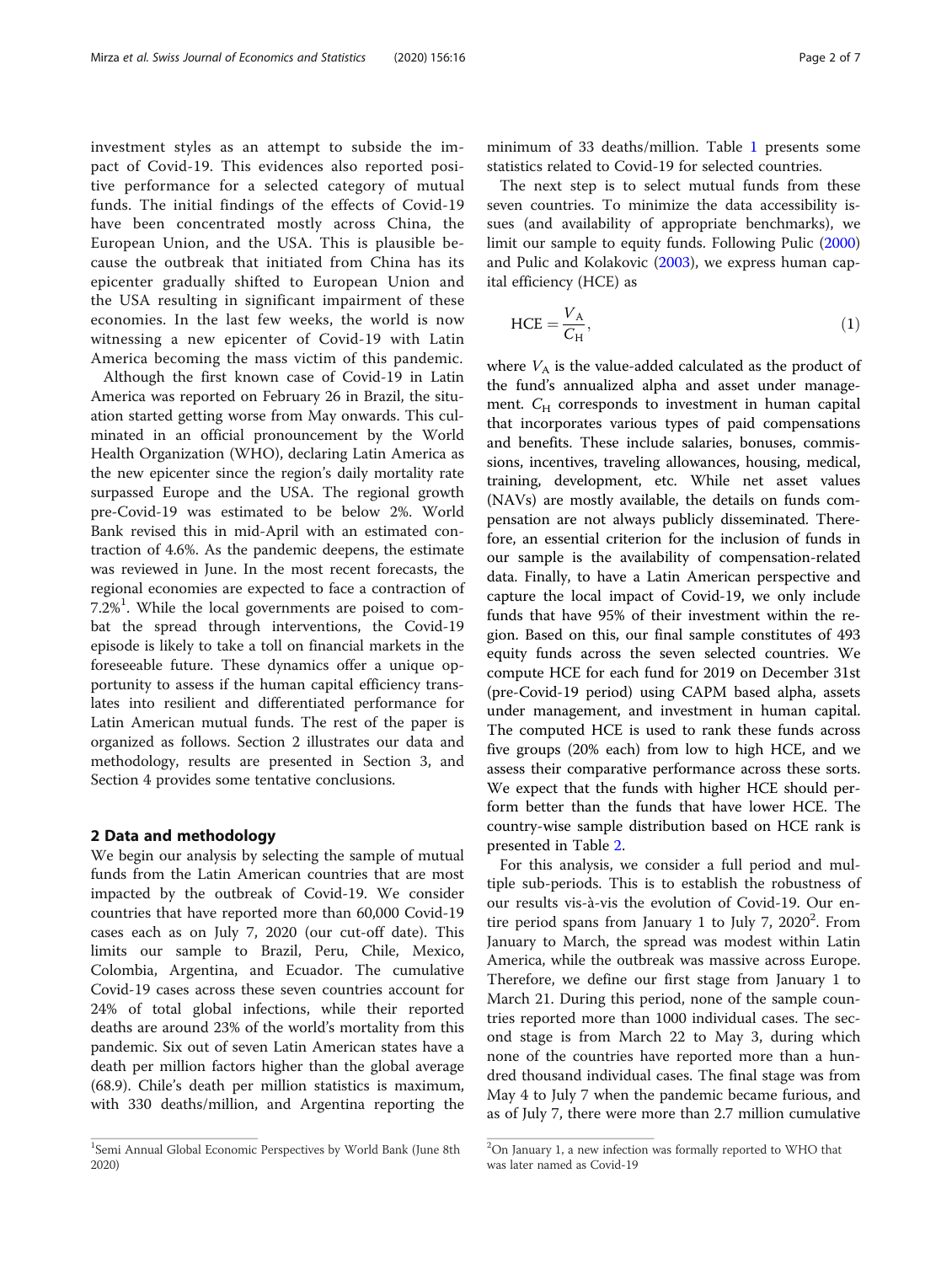| Country       | <b>Total cases</b> | <b>Total deaths</b> | <b>Total recovered</b> | <b>Active cases</b> | Tot cases/1 M pop. | Deaths/1 M pop. |
|---------------|--------------------|---------------------|------------------------|---------------------|--------------------|-----------------|
| World         | 11,564,185         | 536,893             | 6,538,868              | 4,488,424           | 1,484              | 68.9            |
| <b>Brazil</b> | 604,585            | 64900               | 978,615                | 561,07              | 7,548              | 305             |
| Peru          | 302,718            | 10589               | 193,957                | 98,172              | 9,18               | 321             |
| Chile         | 295,532            | 6308                | 261,032                | 28,192              | 15,458             | 330             |
| Mexico        | 256,848            | 30639               | 155,604                | 70,605              | 1,992              | 238             |
| Colombia      | 117,110            | 4064                | 47,881                 | 65,165              | 2,301              | 80              |
| Argentina     | 77,815             | 1507                | 27,597                 | 48.711              | 1,722              | 33              |
| Ecuador       | 61,958             | 4781                | 28,722                 | 28,455              | 3,511              | 271             |
|               |                    |                     |                        |                     |                    |                 |

 $(5)$ 

<span id="page-2-0"></span>Table 1 Covid-19 statistics for selected Latin American countries

Source: <https://www.worldometers.info/> (dated July 7, 2020)

cases in the region. This is 12.4× more than stage 2. These statistics are presented in Table [3.](#page-3-0)

To measure comparative performance, we use different evaluation criteria. These include adjusted Sharpe ratio, Sortino ratio, Treynor ratio, and Information ratio. The adjusted Sharpe ratio was proposed by Pezier and White [\(2006\)](#page-6-0). As documented by Mirza et al. ([2020](#page-6-0)), Reddy, Mirza, Naqvi, and Fu [\(2017](#page-6-0)) and Rizvi et al. ([2020](#page-6-0)), it accounts for possible non-normality in NAV based returns. The functional forms of fund's returns  $(R_{it})$  and these measures are as follows:

$$
R_{it} = \frac{NAV_{it} - NAV_{it-1}}{NAV_{it-1}},\tag{2}
$$

$$
\text{Sharpe Ratio} = \text{SR}_i = \frac{R_{it} - R_f}{\sigma_{it}} \tag{3}
$$

Adjusted Sharpe Ratio = ASR = SRi

\n
$$
\left(1 + \frac{s_k}{6} \times SR_i - \left(\frac{k_r - 3}{24}\right)\right) \times SR_i
$$
\n(4)

with  $s_k$  and  $k_r$  represent skewness and kurtosis.

Sortino Ratio  $=$   $\frac{R_{\text{it}} - R_{\text{f}}}{\sigma d_{\text{it}}}$ , with  $\sigma$ d representing downside deviation

Treynor Ratio = 
$$
\frac{R_{it} - R_f}{\beta_{it}}
$$
 (6)

|  |  | <b>Table 2</b> Sample distribution (HCE sort) |  |  |
|--|--|-----------------------------------------------|--|--|
|--|--|-----------------------------------------------|--|--|

|           | Low | $\overline{2}$ | 3   | 4  | High | <b>Total</b> |
|-----------|-----|----------------|-----|----|------|--------------|
| Brazil    | 22  | 25             | 22  | 24 | 26   | 119          |
| Peru      | 14  | 15             | 13  | 14 | 12   | 68           |
| Chile     | 12  | 10             | 15  | 12 | 13   | 62           |
| Mexico    | 13  | 12             | 11  | 12 | 11   | 59           |
| Colombia  | 12  | 13             | 13  | 12 | 10   | 60           |
| Argentina | 15  | 12             | 15  | 14 | 12   | 68           |
| Ecuador   | 11  | 11             | 12  | 11 | 12   | 57           |
| Total     | 99  | 98             | 101 | 99 | 96   | 493          |

Information Ratio = 
$$
\frac{R_{\text{it}} - R_{\text{m}}}{\text{T}E}
$$
 (7)

with  $R_{\rm m}$  and TE representing a return on benchmark and tracking error, respectively. Following Ayadi, Chaibi, and Kryzanowski [\(2016\)](#page-6-0) and Clare, O'Sullivan, Sherman, and Zhu [\(2019](#page-6-0)), we measure the performance net of the management fees and adjust funds' returns accordingly.

To homogenize local currencies, we translate all NAVs to the equivalent of USD at the average daily prevailing exchange rate before the computation of returns. The MSCI Emerging Markets Latin America Index is used as a market benchmark, and 10-years Brazilian Government bond is employed as risk-free. The data frequency for this research is daily. Similar to Ammann and Steiner ([2009\)](#page-6-0), we complement these ratios by examining Jensen's alpha for the HCE sorted funds using Fama and French ([1992\)](#page-6-0) and augmented for Carhart [\(1997\)](#page-6-0) momentum factor. Jensen's alpha  $(\alpha_i)$  is estimated as follows:

$$
R_{i}-R_{f} = \alpha_{i} + \beta_{i}(R_{m}-R_{f}) + s_{i}SMB_{t} + h_{i}HML_{t}
$$
  
+  $w_{i}MoM_{t} + e_{it}$  (8)

with SMB representing size factor, HML accounting for the book to market, and MoM referring to momentum. These factors are extracted from the data library (Emerging Markets) of Kenneth R. French<sup>3</sup>.

To establish the robustness of the impact of HCE, we use an event study methodology to differentiate the funds' performance during Covid and pre-Covid periods. For this, we extend our data period to include 1-year funds' returns before the global spread of Covid-19 (i.e., January 1 to December 31, 2019). Similar to Goddard, Molyneux, and Zhou ([2012](#page-6-0)) and Mirza et al. ([2020](#page-6-0)), this study uses the following GARCH (1,1) estimation for abnormal returns.

<sup>&</sup>lt;sup>3</sup>The data library is accessible at [http://mba.tuck.dartmouth.edu/pages/](http://mba.tuck.dartmouth.edu/pages/faculty/ken.french/data_library.html) [faculty/ken.french/data\\_library.html](http://mba.tuck.dartmouth.edu/pages/faculty/ken.french/data_library.html)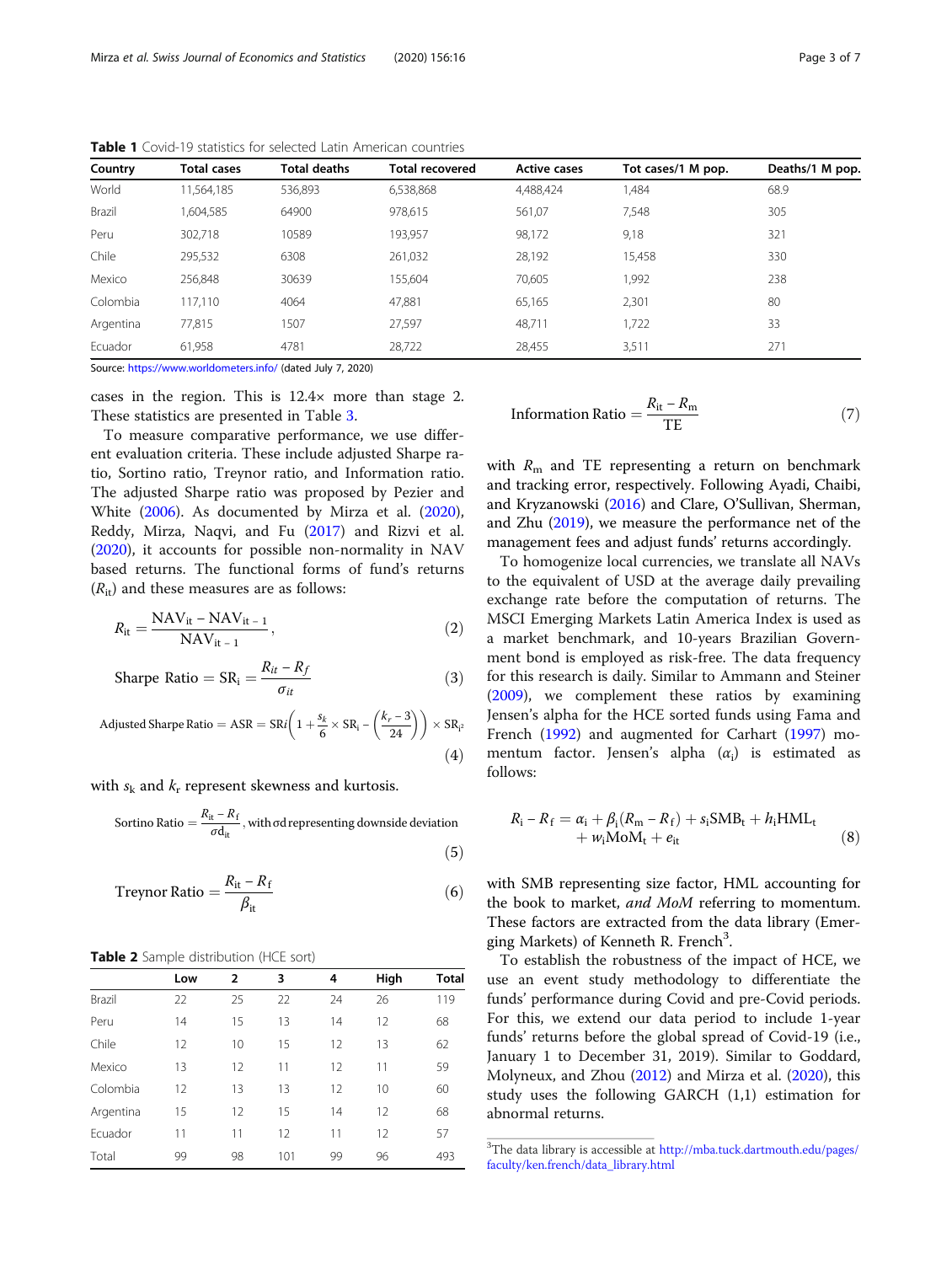| Stage | Cut-off dates               | Cumulative cases | <b>Description</b>                                  |
|-------|-----------------------------|------------------|-----------------------------------------------------|
|       | January 1 to March 21, 2020 | 2546             | The individual country cases did not exceed 1000    |
|       | March 22 to May 3, 2020     | 219.142          | The individual country cases did not exceed 100,000 |
|       | May 4 to July 7, 2020       | 2.716.566        | The massive outbreak across all countries           |

<span id="page-3-0"></span>Table 3 Phases of evolution of Covid-19 in Latin America

$$
R_{it} = \alpha_i + \beta_i (R_{int} - R_{ft}) + \tau_i D_{it} + \phi_i h_{it}
$$
  
+  $e_{it}$  with  $e_i$   
 $\sim t_n (0, h_i)$  (9)

$$
h_{it} = c_i + a_i e_{it-1}^2 + b_i h_{it-1} + \delta_i D_{it}
$$
 (10)

The variable  $D_{it}$  is the dummy that takes  $t = 1$ ; if t refers to the observations during the Covid-19 contagion and  $t = 0$  otherwise,  $h_{it}$  represents conditional variance, and  $e_{it}$  is the random error. The estimated parameters are  $\alpha_i$ ,  $\beta_i$ ,  $\phi_i$ ,  $c_i$ ,  $a_i$ ,  $b_i$ , and  $\delta_i$  (errors in variables). The coefficient  $\tau_i$  is the estimation of the cumulative abnormal returns (CARs).

#### 3 Results and discussion

The descriptive statistics on HCE for the five sorts as of December 2019 (pre-Covid-19) are presented in Table 4. For the complete sample, the mean coefficient ranges between 2.7 (high) and 0.37 (low). Among seven countries, the equity funds in Brazil depicts maximum HCE with an average of 2.84 for the high category. This is followed by Peru and Chile that respectively have HCE of 2.77 and 2.76. In the mid-range (category 3), Argentinian equity funds have a max average HCE of 1.50,

Table 4 Descriptive statistics human capital efficiency base year 2019

|               |         | Low     | $\overline{2}$ | 3       | 4       | High    |
|---------------|---------|---------|----------------|---------|---------|---------|
| Overall       | Mean    | 0.37043 | 0.64687        | 1.16612 | 2.06265 | 2.70573 |
|               | Std Dev | 0.01417 | 0.09001        | 0.15179 | 0.18184 | 0.29008 |
| <b>Brazil</b> | Mean    | 0.29467 | 0.53417        | 1.10541 | 2.14176 | 2.84525 |
|               | Std Dev | 0.01364 | 0.10034        | 0.11139 | 0.21428 | 0.22367 |
| Peru          | Mean    | 0.36478 | 0.50855        | 1.07772 | 1.53462 | 2.77371 |
|               | Std Dev | 0.00754 | 0.10393        | 0.17548 | 0.17821 | 0.22043 |
| Chile         | Mean    | 0.40122 | 0.77942        | 1.24402 | 2.31118 | 2.76079 |
|               | Std Dev | 0.01466 | 0.09011        | 0.19129 | 0.15988 | 0.23766 |
| Mexico        | Mean    | 0.39751 | 0.84871        | 1.27761 | 2.37314 | 2.74379 |
|               | Std Dev | 0.01271 | 0.06018        | 0.16639 | 0.22235 | 0.34765 |
| Colombia      | Mean    | 0.37362 | 0.56367        | 1.12609 | 1.95300 | 2.60473 |
|               | Std Dev | 0.01959 | 0.08887        | 0.08786 | 0.11247 | 0.38050 |
| Argentina     | Mean    | 0.15928 | 0.27815        | 1.50142 | 1.88691 | 2.16343 |
|               | Std Dev | 0.00609 | 0.03870        | 0.06527 | 0.07819 | 0.12473 |
| Ecuador       | Mean    | 0.12670 | 0.22969        | 1.47531 | 1.92093 | 2.13758 |
|               | Std Dev | 0.00587 | 0.04314        | 0.04790 | 0.09214 | 0.09617 |

followed by those in Ecuador with a mean value of 1.47. In the low HCE category, the funds in Chile depict better efficiency than their peers with an average of 0.40.

We present our results on adjusted Sharpe, Treynor, Sortino, and Information ratios in Fig. [1](#page-4-0). During the entire sample period, we observe that equity funds with higher HCE outperform their counterparts. It is interesting to note that funds that are low to the middle on HCE depict negative risk-adjusted performance. On the contrary, the funds in the upper sorts of HCE demonstrate positive risk-adjusted returns. The results remain consistent for the various definition of risk that includes standard deviation (adjusted Sharpe ratio), beta (Treynor), downside deviation (Sortino), and tracking error (Information ratio). The funds in the high HCE category show an adjusted Sharpe ratio of 0.016 (Treynor 0.008, Sortino 0.002, IR 0.0011). In contrast, those in the lowest HCE category demonstrate an adjusted Sharpe ratio of − 0.037 (Treynor − 0.023, Sortino − 0.01, IR − 0.005).

The stage-wise results are also presented in Fig. [1](#page-4-0). During stage 1, the spread of Covid-19 was minimal across Latin America. Therefore, it is not surprising that our evaluation metrics demonstrate positive performance for funds included in all categories of HCE. However, it is worth noting that while all funds are in the positive zone, the performance increases as we move from low HCE to high HCE funds. The average adjusted Sharpe ratio for funds in the top HCE sort is 0.0135 (Treynor 0.0098, Sortino 0.0018, IR 0.0132). For funds in the low HCE category, the average adjusted Sharpe ratio is 0.0033 (Treynor 0.0023, Sortino, 0.0007 IR 0.0016). During stage 2, the viral infection started picking up in our sample countries. The impact is also observable in the funds' performance. Those equity funds that are included in low to mid-HCE classification plunge into negative and this is consistent across all four performance measures. However, the funds among the two top HCE categories continue to demonstrate robust performance. The adjusted Sharpe ratio for stage 2 ranges from 0.011 for high HCE funds to − 0.043 for low HCE funds.

Nonetheless, we would like to note that albeit positive performance for funds with higher HCE, it is lower than their risk-adjusted performance in stage 1. This is plausible because as the contagion of Covid-19 was escalating, the pressures on investments were also mounting. However, despite these changing dynamics, the funds with better HCE managed to endure their performance.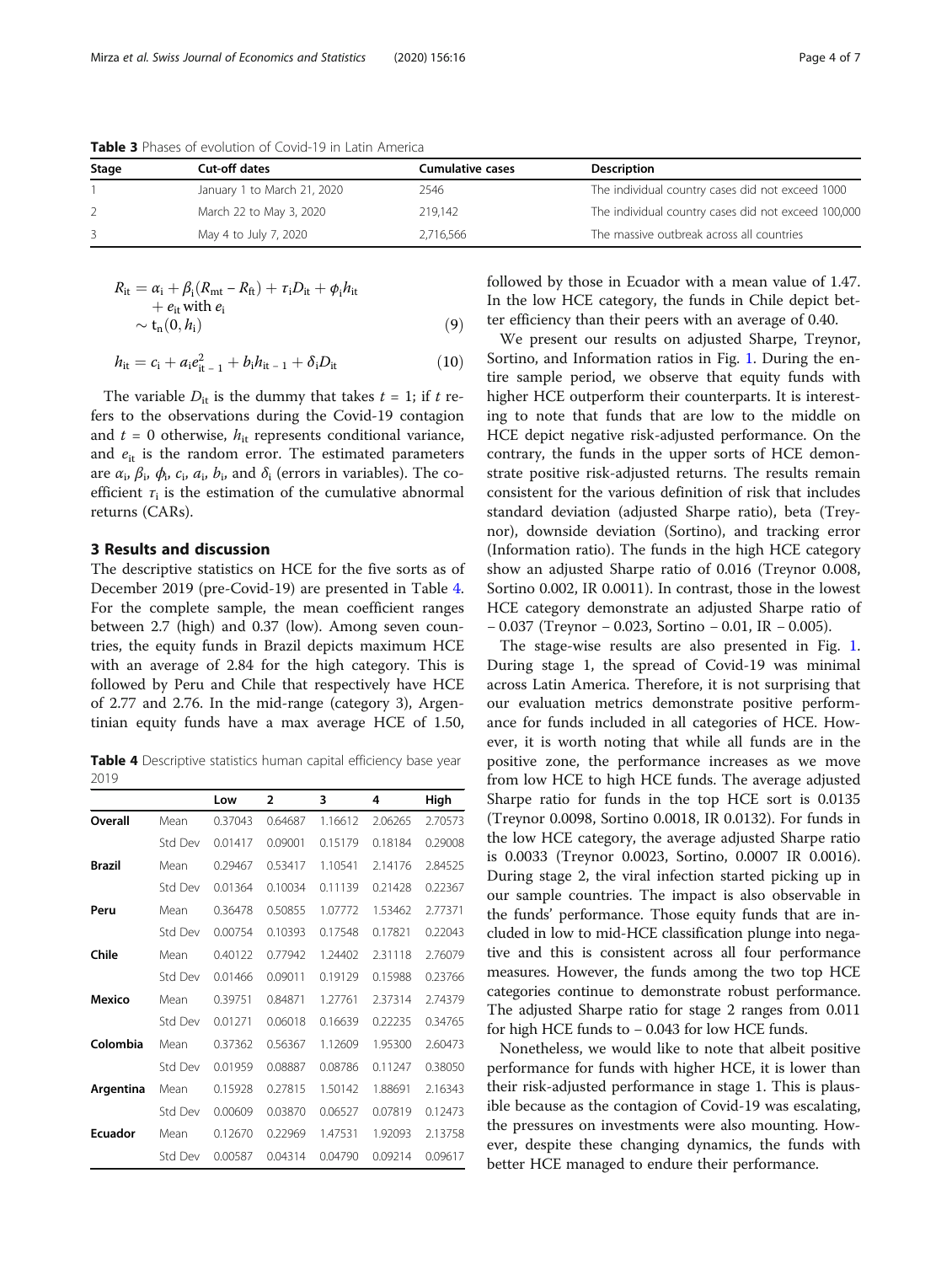<span id="page-4-0"></span>

Stage 3 is understandably most distressing for our sample countries. During this period, there was a massive increase in the number of cases, followed by a high mortality rate. This phase, which is still ongoing, had its toll on the financial system. We observe this impact in our results, and all equity funds except for those included in the top category of HCE have negative riskadjusted performance. The adjusted Sharpe ratio ranges from − 0.043 in low HCE funds to 0.014 for high HCE funds. This trend is robust for Treynor and Sortino as well as Information ratios. These observations mainly reflect on the importance of human capital efficiency and how it translates into better performance for funds. While all other funds were negatively impacted, the high HCE funds endured resilience and continued to perform through these turbulent times.

The results for Jensen's alpha are included in Fig. [2](#page-5-0). For the entire period, we observe negative alphas in the two lowest HCE category of funds. However, the funds contained in medium to high HCE posit positive excess returns. The maximum alpha is reported for the top HCE funds signifying that human capital efficiency translates into performance. The observed alphas for the entire period across the five HCE sorts are significant at 1%. For stage-specific alphas, the story is similar to our findings from adjusted Sharpe, Treynor, Sortino, and Information ratios. During stage 1, all funds depict positive alphas with maximum excess returns for funds in the high HCE category. In stage 2, funds in three (low to medium HCE) out of five categories have negative alphas while top HCE funds remained persistent with maximum alpha. Finally, in stage 3, the funds in the high HCE category demonstrated positive alpha while all others have negative excess returns. The results are statistically significant at 1% and 5%.

The results for GARCH-based event study methodology are presented in Table [5.](#page-5-0) We observe profound differences in CARs for the pre-Covid and Covid-19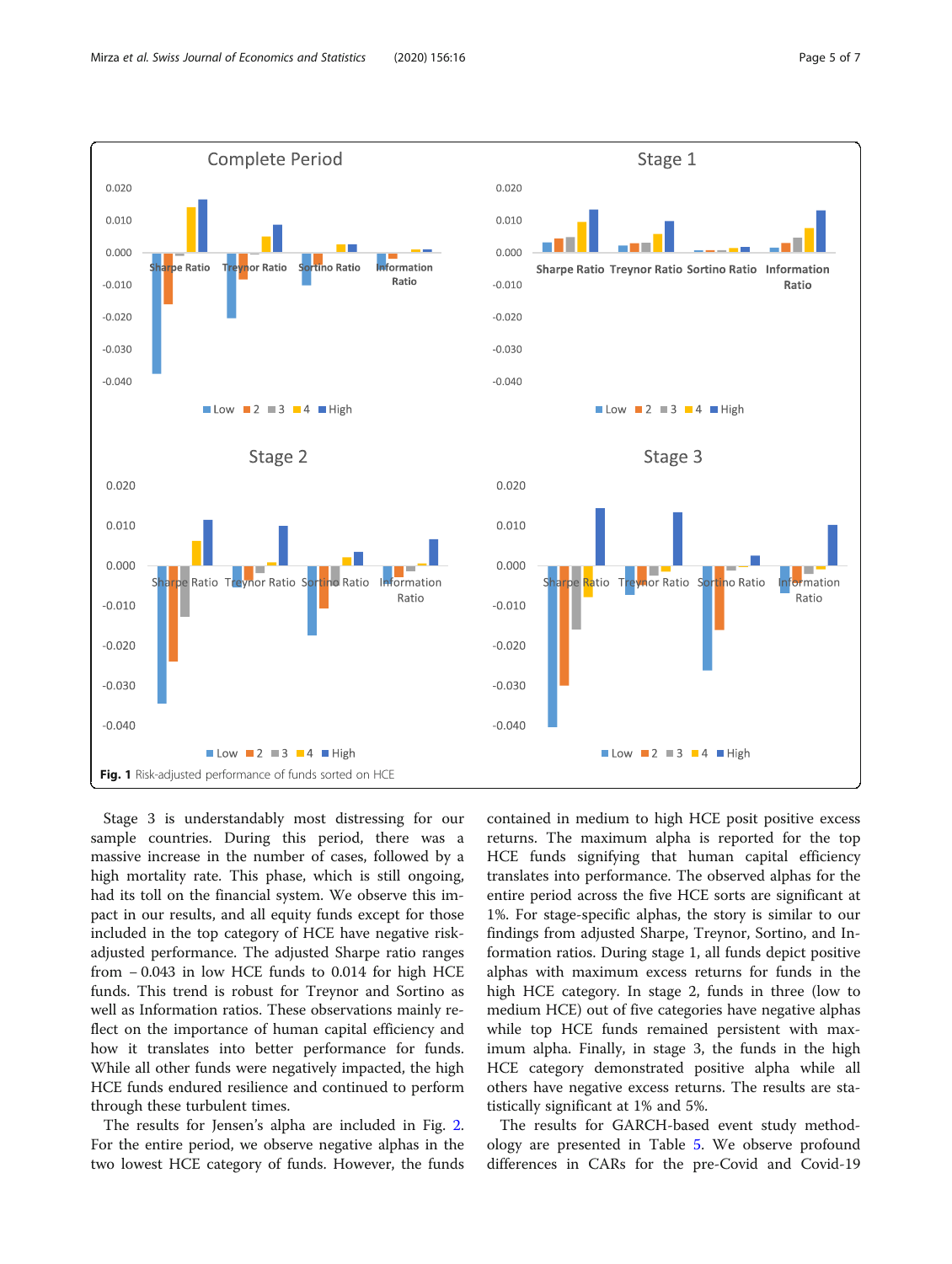<span id="page-5-0"></span>

periods. During the pre-Covid period, only the topmost HCE category funds show positive abnormal returns, while for the rest, we document negative CARs. During the outbreak period, we see a significant increase in positive CARs for the top two HCE category funds. On the contrary, the funds included in the lower HCE categories experienced a further deterioration in the performance with higher negative CARs. These findings suggest that while HCE is relevant in general, during the Covid-19 period, its importance for the performance of equity funds in Latin America has increased manifold.

The overall results support our a priori notion of the impact of human capital efficiency with the varying performance of funds according to their HCE. The funds that performed persistently are the ones with superior HCE, and degradation in performance is observed as we move from high to low HCE funds. It is worth noting that this is a period when global financial markets are in rout amid the outbreak of Covid-19. Therefore, it is

Table 5 Abnormal returns of HCE sorted funds prior to Covid-19 and during outbreak

| Fund type               | Average cumulative abnormal returns GARCH (1, 1) |                          |  |  |  |
|-------------------------|--------------------------------------------------|--------------------------|--|--|--|
|                         | <b>Pre-Covid</b>                                 | Covid outbreak           |  |  |  |
| Low                     | $-0.0161\%$ <sup>b</sup>                         | $-0.0202\%$ <sup>a</sup> |  |  |  |
| $\overline{2}$          | $-0.0122%$ <sup>b</sup>                          | $-0.0170%$ <sup>b</sup>  |  |  |  |
| $\overline{\mathbf{3}}$ | $-0.0059%$ <sup>b</sup>                          | $-0.0063\%$ <sup>b</sup> |  |  |  |
| 4                       | $-0.0205%$                                       | $0.0391\%$ <sup>a</sup>  |  |  |  |
| High                    | $0.0251\%$ <sup>a</sup>                          | $0.0701\%$ <sup>a</sup>  |  |  |  |
|                         |                                                  |                          |  |  |  |

<sup>a</sup>Significance at 1%

b Significance at 5%

remarkable that some funds continue to remain resilient in these turbulent times, and we attribute this resilience to their human capital efficiency.

#### 4 Conclusion

The importance of human capital efficiency is central in financial services like funds management, where performance is driven by investment strategies devised by the portfolio managers. While many studies evaluate skills vs. luck in mutual fund returns, there are not many that have assessed the role of human capital efficiency. In this study, we attempt to fill this gap by evaluating the risk-adjusted performance of mutual funds in seven Latin American states by ranking them as per their human capital efficiency. The sample period that overlaps with the outbreak of Covid-19 provides a unique perspective on the performance of HCE sorted funds as these 6 months are akin to an economic crisis. Our findings suggest that during these stressed times, funds with higher human capital efficiency tend to outperform their counterparts. This phenomenon remained consistent while the Covid-19 continued to escalate, and funds with lower HCE experienced significant performance deterioration. While these findings present an essential aspect of the performance of Latin American funds, the situation surrounding the Covid-19 is very dynamic. Therefore, it will be necessary to continuously evaluate the HCE sorted funds to generalize these results over the medium to long term.

#### Abbreviations

HCE: Human capital efficiency; NAV: Net asset value; WHO: World Health Organization; SMB: Small minus big; HML: High minus Low; Covid-19: New coronavirus